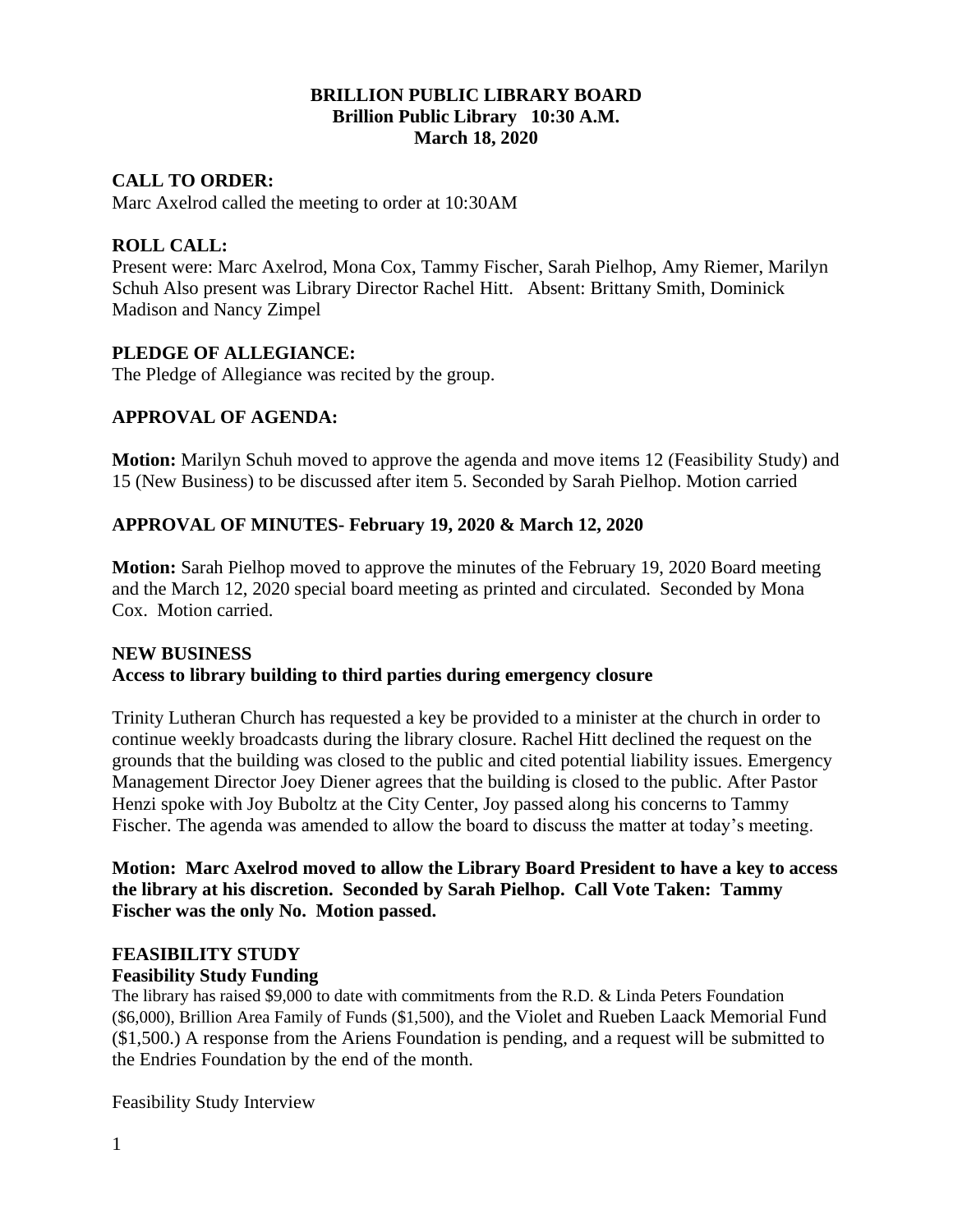Trevor Frank, SEH (architect from Appleton) and Nate Day from their Madison office were present today. Their presentation consisted of their approaches to public input (they use a combination of technology and "old school' meetings) as well as their experience.

## **Motion: Marc Axelrod moved to accept the consultants proposal submitted by Short Elliot Hendrickson, Inc. for feasibility services. Seconded by Sarah Pielhop. Motion carried.**

## **Feasibility Study Committee**

Rachel asked the board to recommend individuals to serve on the feasibility study committee. Marilyn Schuh volunteered. Ken and Jani Wagner were also suggested.

## **COMMUNICATIONS:**

The library received a \$1,000 undesignated donation from Donna Syty. (She is Rachel's aunt.) The \$1500 grants awarded by the Brillion Area Family of Funds and the Violet and Rueben Laack Memorial Fund have been received.

## **LIBRARY DIRECTOR'S REPORT:**

**Circulation:** up a bit from last year

## **Financial:**

**Motion:** Marilyn Schuh moved to accept the amended Financial Report dated March 18, 2020 as written and circulated. Seconded by Mona Cox. Motion carried.

## **c. Library Happenings:**

Materials funded by the DPI/LSTA grant have been ordered, with about 80% received and processed.

**Automation/Technology:** Nothing to add to the director's report. COVID-19 is the main point of discussion.

**Shared System/LARS:** 

**Technology updates:** 

## **BUILDING AND GROUNDS MAINTENANCE**

## **Any Building and grounds issues**

Both boilers experienced an ignition failure on March 12. ACC replaced the faulty switches that afternoon.

## **LIBRARY PROGRAMS**

## **Library Friends**

The Friends are willing to provide funding for Trail Tales again this year. They decided not to pursue 501c3 status.

## **Ongoing program updates**

The suspension of all programs through March 31 was announced on March 13. (Discussion to follow in the COVID-19 portion of the agenda.)

## **MANITOWOC-CALUMET LIBRARY SYSTEM**

Nothing to add to the report.